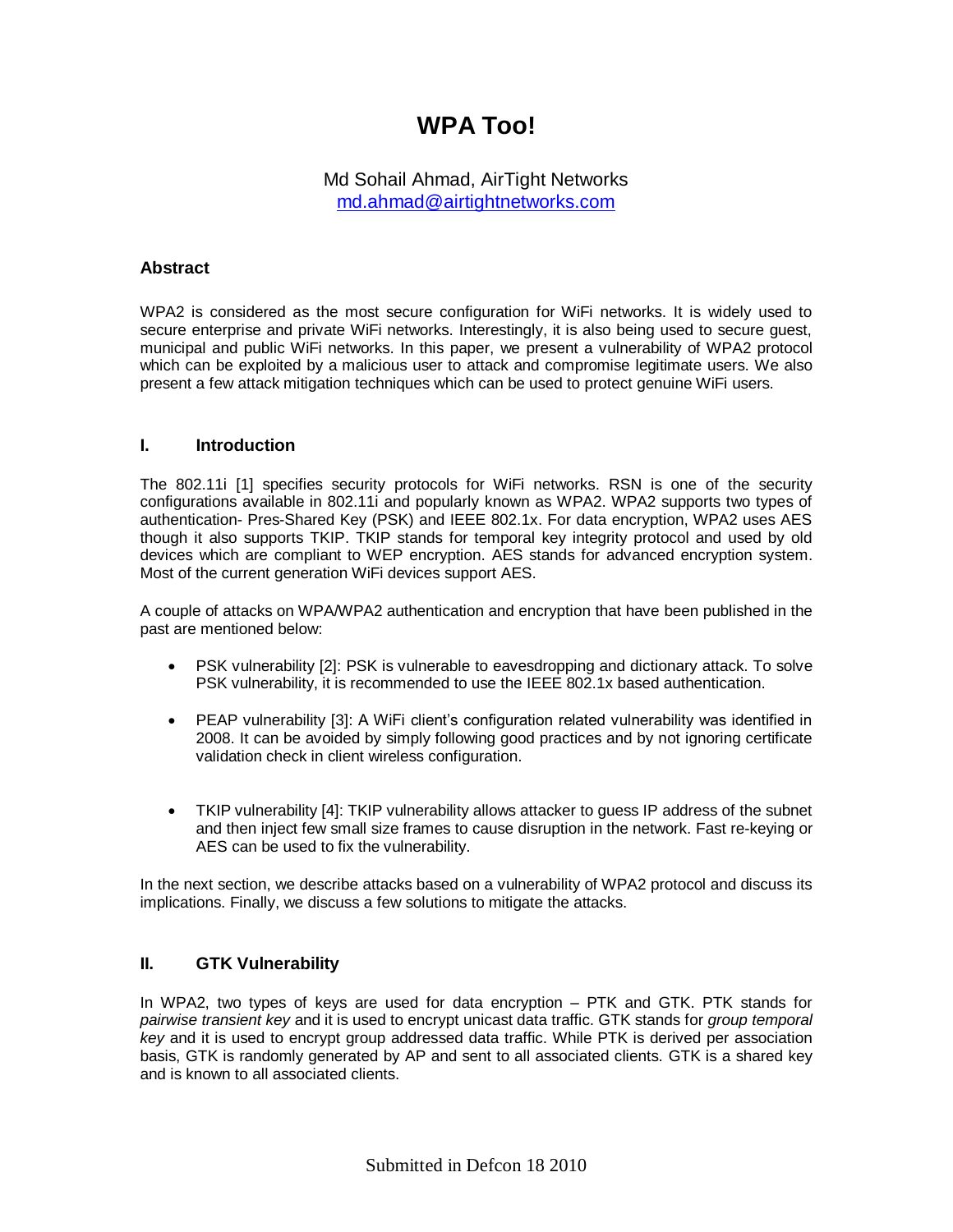

**Figure 1: All clients have same copy of GTK "K1"**

The purpose of GTK is to be used as an encryption key in AP and as a decryption key in clients. A WiFi client never uses GTK to encrypt data frames as all frames from client to AP are unicast and destined to AP. But a malicious WiFi client can alter its behavior to use GTK to encrypt group addressed data frames of its own and send to all associated clients.

By altering the role of GTK, a malicious client can inject any type of packet to trick attacks in a WLAN e.g. ARP cache poisoning attack. Following attacks are possible on a WPA2 secured WiFi networks:

## **Attack 1: Stealth ARP cache poisoning/spoofing attack**

It allows an attacker to snoop victim's traffic. Attacker may place himself as a Man-in-the-middle (MITM) and steal all his sensitive information. Attacker may launch denial of service (DoS) attack by not serving hosts after poisoning the ARP entry for gateway in all wireless clients.

- Step 1: Attacker injects fake ARP packet to poison client's cache for gateway.
- Step 2: The ARP cache of victim gets poisoned. For victim, Gateway MAC is now attacker's machine MAC address. Victim's machine sends all traffic to attacker.
- Step 3: Attacker can either drop traffic or forward it to actual gateway.



 **Figure 2: Stealth ARP poisoning**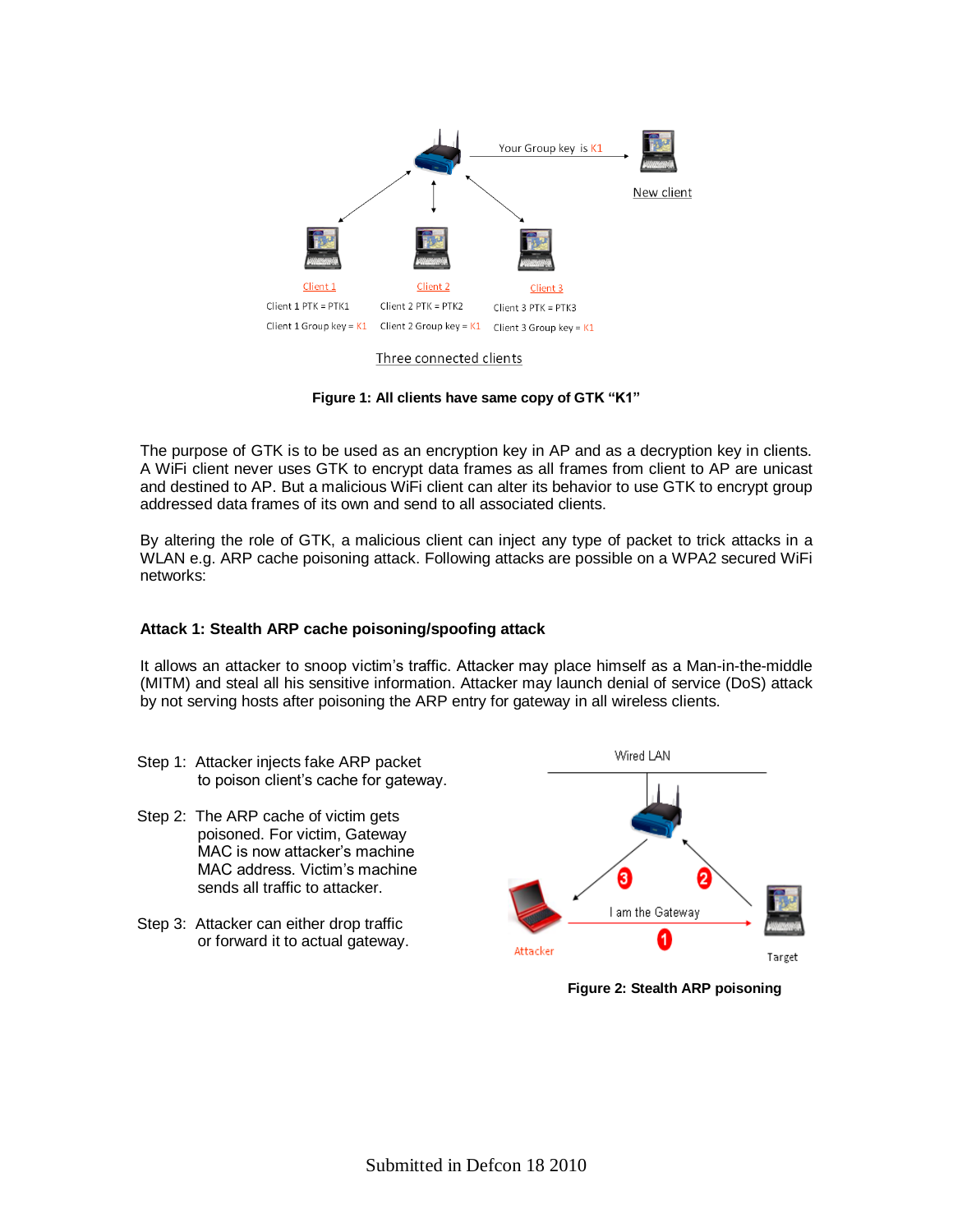### **Difference between Normal and Stealth mode ARP poisoning**

In normal ARP poisoning [9], injected frames may appear on wire via AP as shown in the figure below. Chance of being detected by wired monitoring tools is very high.

In stealth mode ARP poisoning, injected frames are invisible to AP, never go on wire. Hence it can't be detected by network based ARP cache monitoring tool.



**Figure 3: Normal vs Stealth mode ARP poisoning**

#### **Attack 2: IP layer targeted attack**

To launch targeted attack, IP packet is encapsulated in a group addressed data frames as shown in the figure 4 below. A WiFi client machine whose IP address matches with the destination IP address present in the attack packet accept the packet. All other WiFi clients reject the packet. The technique can be used to trick several TCP and application layer attack in a WPA2 secured WLAN e.g. TCP reset, TCP indirection, DNS manipulation, Port scanning, malware injection, privilege escalation etc.



**Figure 4: IP packet encapsulated into a group addressed IEEE 802.11 data frame**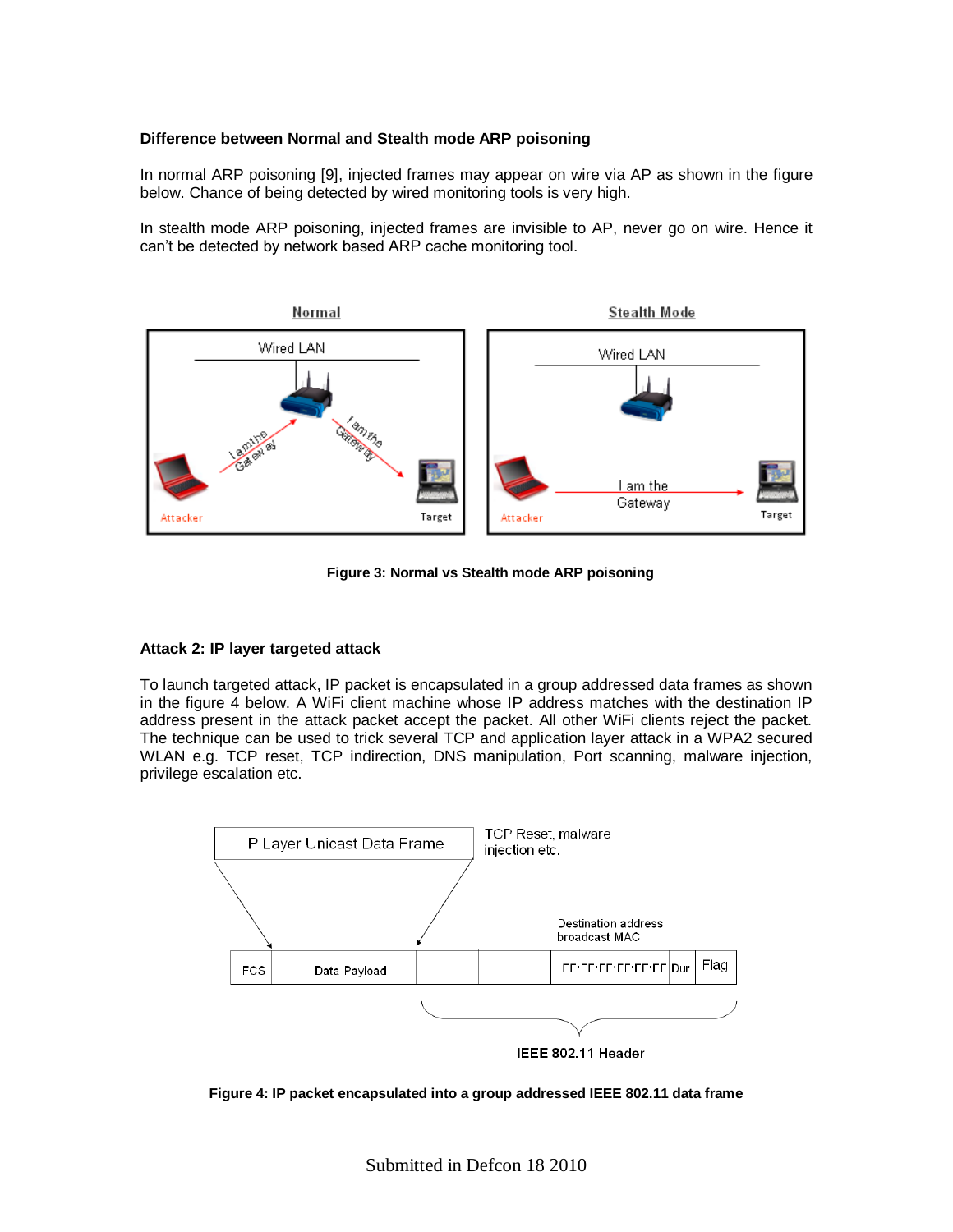

#### **Attack 3: Wireless DoS attack**

GTK vulnerability can also be exploited to launch DoS attack in a WLAN.

To cause DoS, attacker injects a forged group addressed data frame with a large packet number (PN). All clients present in that network receives forged group addressed data frame and updates locally cached PN with an attacker injected large PN.

Later on when AP sends group addressed data frames, they are dropped by connected clients as the PNs present in AP's injected data frames are less than locally cached PN in clients. The PN manipulation scenario is shown in the figure 5 below.



**Figure 5: Packet Number (PN) manipulation** 

As a consequence of PN manipulation, broadcast ARP requests never reaches to wireless client. It fails IP to MAC resolution at the sender. As a results of this IP level communication between sender and receiver never starts.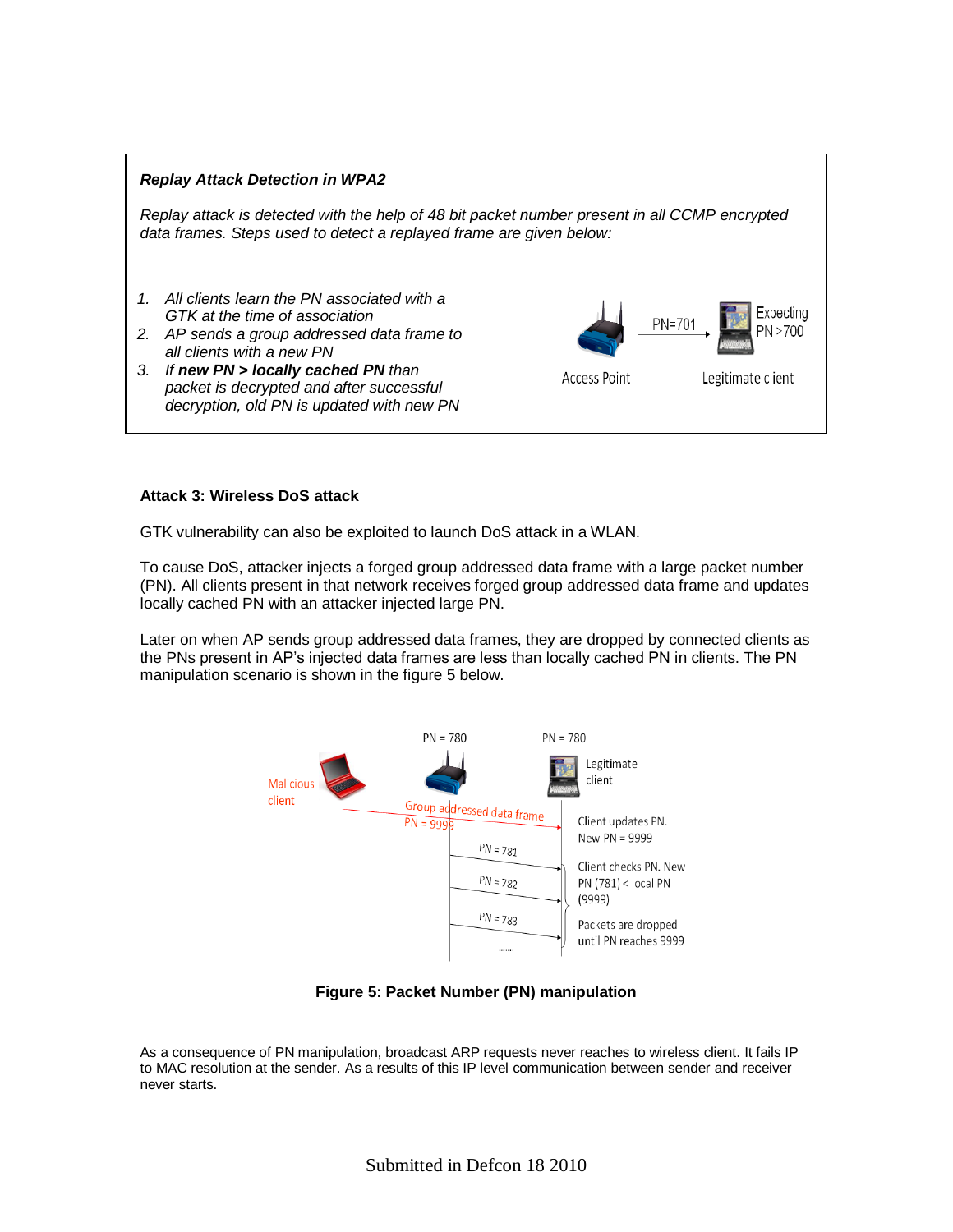# **IV. Attack mitigation**

## **a. Client IDS**

Client side IDS such as DecaffeintID [11] or Snort [12] can be used to detect ARP cache poisoning or any inbound connection or malware injection.

#### **Limitations:**

Such software is available for either Windows or Linux running laptops while WPA2 networks are accessed by varieties of client devices such as smartphone, notepad, etc.



**(a) DecaffeintID detects ARP cache poisoning (b) PSPF / Client Isolation**

### **Figure 6: Prevention techniques**

## **b. PSPF or Client isolation [5][6]**

The feature restricts peer to peer communication by blocking traffic between two WiFi clients.

#### **Limitations:**

Not all controllers or standalone mode APs have PSPF or Client isolation capability.

The feature has known limitation. It does not work across access points for standalone mode APs or across controllers for light weight access points.

## **c. Software based solution: Deprecate GTK**

WPA2 vulnerability can be fixed by deprecating the use of GTK. For *backward Compatibility,* AP should send randomly generated different GTKs to different clients so that all associated clients have different copies of GTK all the time.

#### **Limitations**

- a. Brings down network throughput
- b. Requires AP software upgrade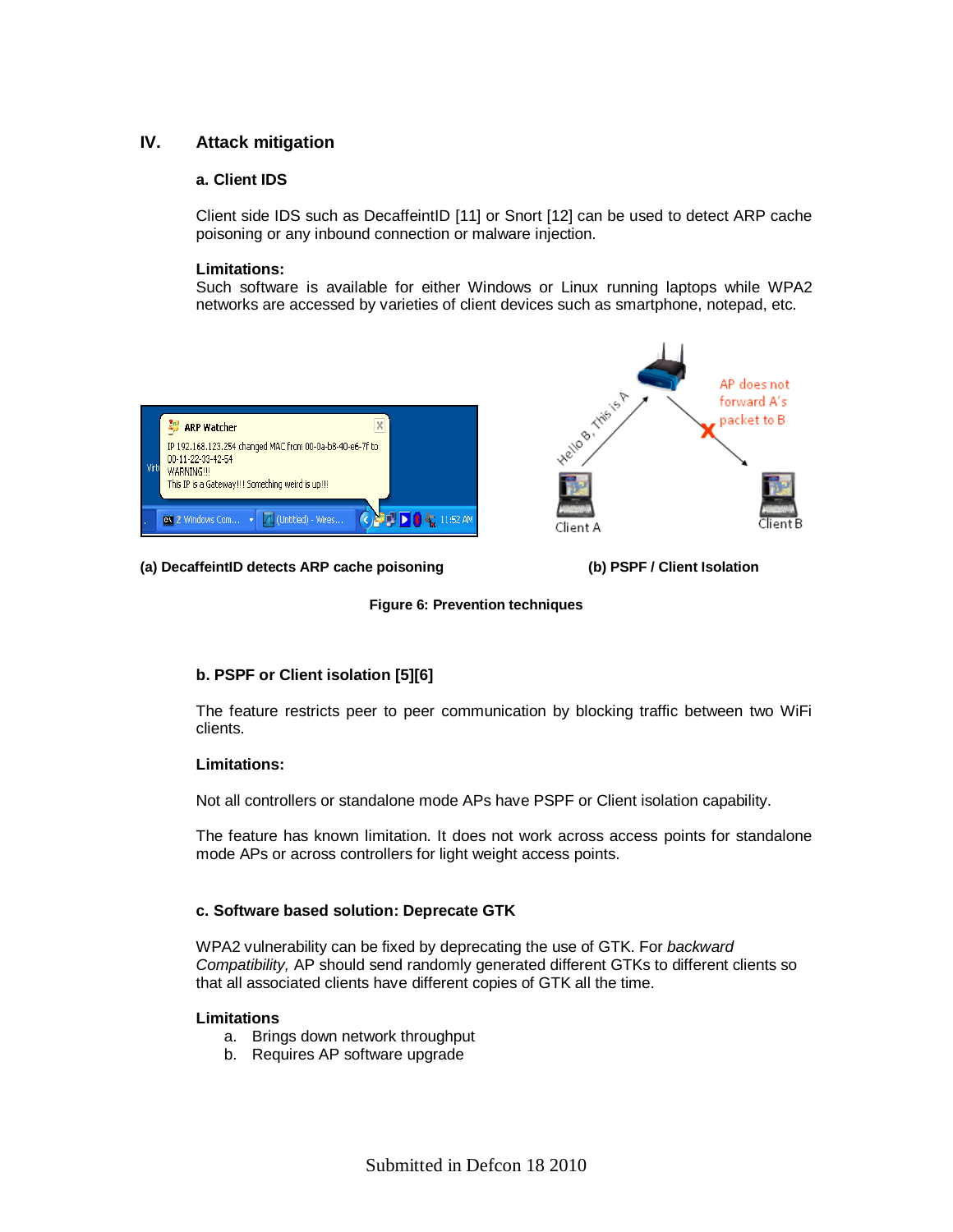# **VI. Conclusion**

WPA2 is vulnerable to insider attack. WPA which was introduced as a replacement for WEP is also vulnerable as the group addressed data is handled the same way as it is handled in WPA2. This limitation though known to the designers of WPA or WPA2, is not well understood or appreciated by WiFi users. Our findings presented in this paper show that exploits are possible using off the shelf tools with minor modifications. Legitimate WiFi users who connect to WPA or WPA2 enabled WLAN are vulnerable regardless of the type of authentication or encryption used in the wireless network. In order to provide defense against the insider attack a few solutions have been proposed. Unfortunately, no alternative to GTK vulnerability exists and hence a permanent fix is required at the protocol level. Fixing protocol level problem takes time and hence as an alternative wireless monitoring device e.g. WIPS sensors which are used to detect anomaly in the wireless traffic can be used to detect insider attack.

## **References**

**[1] Task Group I, IEEE P802.11i Draft 10.0. Project IEEE 802.11i, 2004.**

#### **[2] Aircrack-ng**

[www.aircrack-ng.org](http://www.aircrack-ng.org/)

#### **[3] PEAP: Pwned Extensible Authentication Protocol**

[http://www.willhackforsushi.com/presentations/PEAP\\_Shmoocon2008\\_Wright\\_Antoniewicz.pdf](http://www.willhackforsushi.com/presentations/PEAP_Shmoocon2008_Wright_Antoniewicz.pdf)

#### **[4]. WPA/WPA2 TKIP Exploit: Tip of the Iceberg?**

[www.cwnp.com/pdf/TKIPExploit08.pdf](http://www.cwnp.com/pdf/TKIPExploit08.pdf)

#### **[5]. Cisco's PSPF or P2P**

[http://www.cisco.com/en/US/products/hw/wireless/ps430/products\\_qanda\\_item09186a008](http://www.cisco.com/en/US/products/hw/wireless/ps430/products_qanda_item09186a00)06a4d a3.shtml

#### **[6] Client isolation**

[http://www.cisecurity.org/tools2/wireless/CIS\\_Wireless\\_Addendum\\_Linksys.pdf](http://www.cisecurity.org/tools2/wireless/CIS_Wireless_Addendum_Linksys.pdf)

#### **[7]. The Madwifi Project**

<http://madwifi-project.org/>

**[8]. Host AP Driver**

<http://hostap.epitest.fi/>

#### **[9]. ARP Cache Poisoning**

<http://www.grc.com/nat/arp.htm>

#### **[10] Detecting Wireless LAN MAC Address Spoofing**

<http://forskningsnett.uninett.no/wlan/download/wlan-mac-spoof.pdf>

#### **[11]. DecaffeinatID**

[http://www.irongeek.com/i.php?page=security/decaffeinatid-simple-ids-arpwatch-for](http://www.irongeek.com/i.php?page=security/decaffeinatid-simple-ids-arpwatch-for-%20windows&mode=print)[windows&mode=print](http://www.irongeek.com/i.php?page=security/decaffeinatid-simple-ids-arpwatch-for-%20windows&mode=print)

#### **[12] SNORT**

<http://www.snort.org/>

#### **[13]. Wireless Hotspot Security**